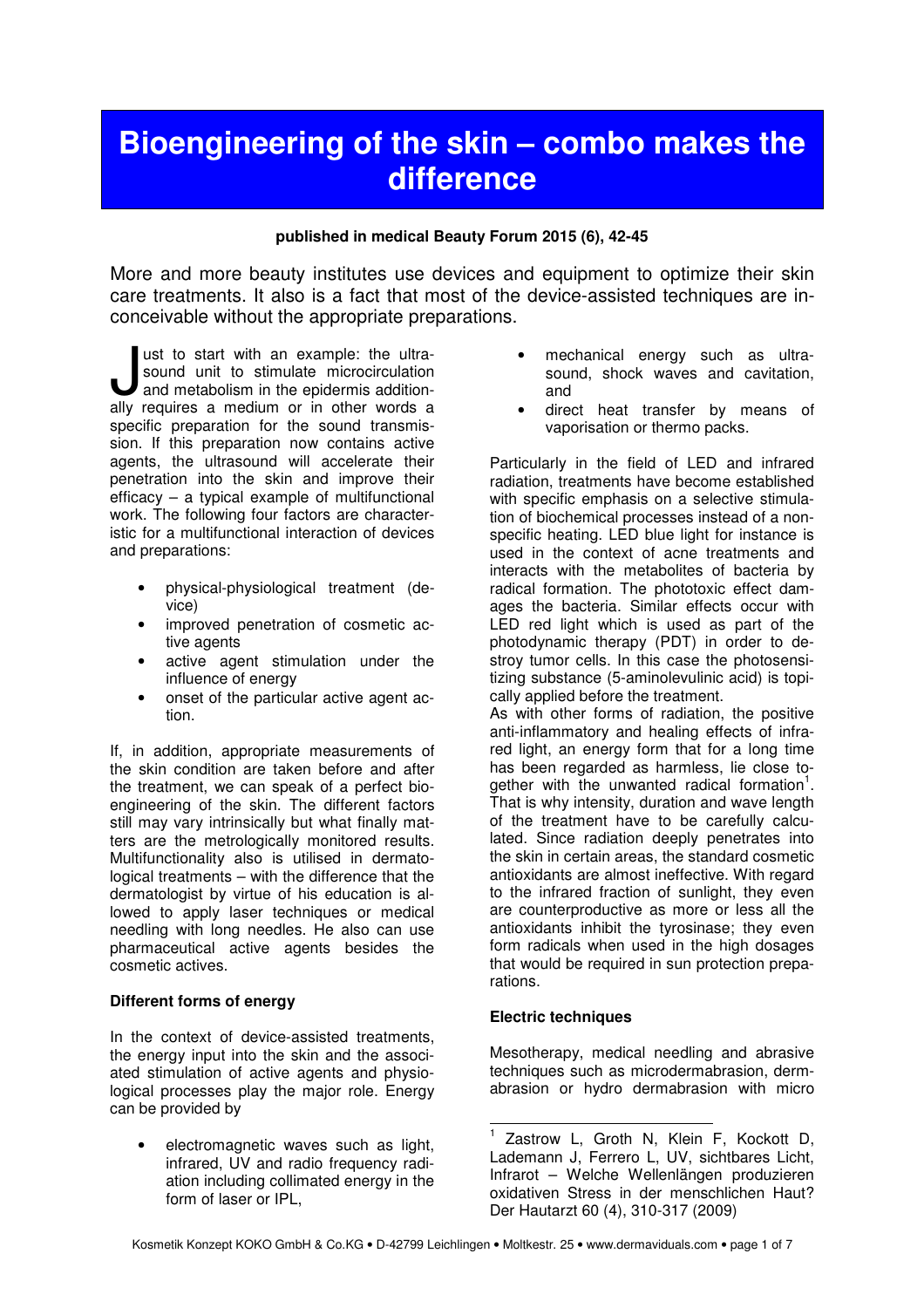water jets are mechanical techniques without energy transfer. In the context of radiation free electric techniques, the energy only is used for the substance transport.

- **Iontophoresis:** Direct current and pulsed direct current serve for the transport of salt-like, i.e. electrically charged active agents into the skin. Uncharged particles are not affected.
- **Electroporation,** which also relates to **mesoporation**, works in a completely different way. It is supposed to increase the permeability of the cell membranes and the skin barrier by means of electric fields and thus facilitate the passage of larger active agent molecules. Since the technique is based on electrostatic voltage pulses in the kHz range the contact gels with charge carriers (salts) as used in the iontophoresis treatments are counterproductive. Only poorly conducting non-ionic gels and uncharged active agents can be used. Example (INCI): aqua, glycerin, pentylene glycol, xanthan gum.
- **Physical electrotherapy:** The technique is based on alternating current and definitely not appropriate for the transport of active agents. The goal is to stimulate nerves and muscles.
- The cosmetic **high frequency wand** has similar features however with the difference that the high voltages (frequently more than 10,000 V) cause an ionization of the air and hence electric discharges when the (glass) electrode approaches the skin; the electric discharges at minimal flow of electricity generate low amounts of ozone and nitric oxide. Both the gases have disinfecting effects and are used for the local cleansing of acne comedones or for the treatment of inflamed skin areas. The principle has become known as Violet Wand. The ozone in cosmetic vaporisation units (Vapozon) by contrast is generated by conducting the hot water vapour past a quartz lamp that radiates off UV light. The emerging, ozone-containing water vapour serves for the cleansing of the skin.

## **Simultaneous or consecutive application**

In many device-assisted treatments, as for instance with the above described ultrasound unit, the preparations are simultaneously applied. Other treatments, such as energetic

laser, IPL, UV and abrasive techniques, and in certain cases also medical needling, require a different approach. In these cases a triad of cosmetic pre-treatment, instrument-based treatment and cosmetic after-care is beneficial since the preparations will be modified or harmed either by the intensity (laser, IPL) or by the wave length (UV) of the radiation or just interfere with the treatment (abrasive techniques). In the case of medical needling, the physiologically tolerable composition and the absence of sensitizing and irritating substances are the factors that decide whether a certain preparation can be applied simultaneously.

## **Questions of liability**

The compositions (INCI) of all the preparations destined for the device-assisted treatment – including the preparations recommended by the device manufacturers – need to be tested for plausibility and potential adverse effects anyhow. Otherwise creative cosmeticians run the risk of being held liable for damages. Dermatologists too are strongly recommended to attend medical device trainings and carefully read the manuals. An adequately adjusted energy input is essential in order to avoid burns or irreversible tissue damage.

Meanwhile the terms and conditions of sale and delivery of many of the cosmetic manufacturers exclude liability for damages occurring with the use of their preparations in connection with non-ionizing radiation. They point to the fact that compliance with legal regulations<sup>2</sup> is required. They also claim to pay careful attention to the continuously modifying state of the art in the field of appliances and health care.

By the way, quite a number of theories and new terms circulate in the field of devices, active agents and successful treatments. The favourite terms today grow around "poration" which relates to electroporation and analogously is supposed to illustrate an infiltration. Just to mention an example: By influencing the aquaporins or in other words, the peptides of the cellular water channels, the "aquaporation" induces the cells to absorb more water and water-soluble substances. Concerning the application, aquaporation is modulated by

<u>2</u><br><sup>2</sup> Gesetz zum Schutz vor nichtionisierender Strahlung bei der Anwendung am Menschen [NiSG] von 2009 und entsprechende Ausführungsbestimmungen (German Act on the protection against non-ionising radiation for human applications [NiSG], as of 2009 and regulatory statutes)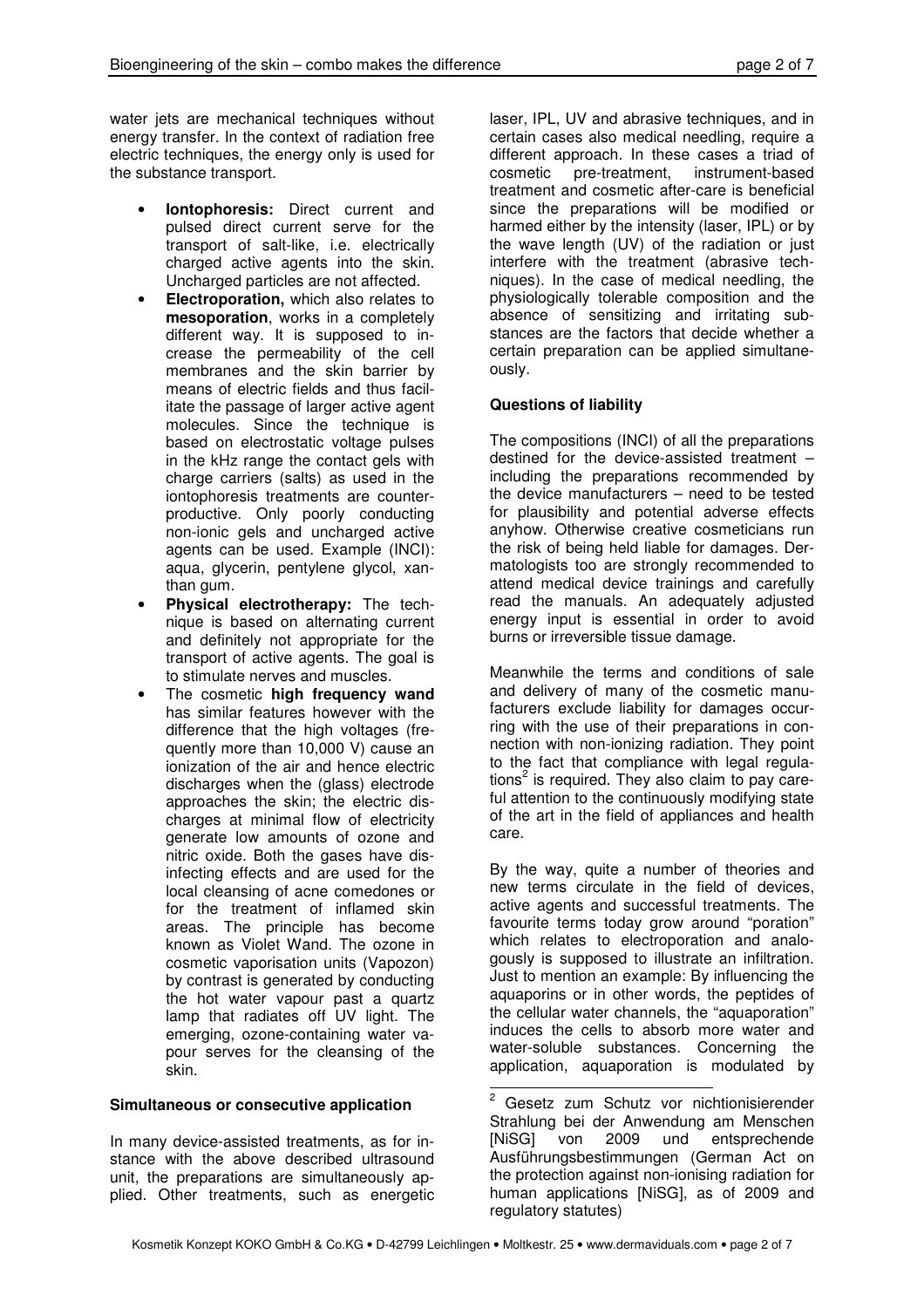mesoporation or radio frequency. The complementary preparations contain e.g. glyceryl glucoside (INCI) which is an adequate active agent to retain water and stimulate the aquaporins. If liposomal carrier systems are used which support the penetration of active agents anyhow, it is a debatable point whether the transport into the cells mainly is to be ascribed to the use of devices.

## **Devices & preparations: an overview on synergies**

The following chart summarizes the synergies of devices and preparations and outlines the targeted effects and the principles of devices for facial, neck and décolleté treatments. Whether rejuvenating effects of the skin are

involved and whether the device-assisted treatments are beneficial in the particular case and for the longer term is not evaluated in this context. A number of application details cannot be covered either. It is recommended to closely examine the references and studies in the manuals regarding their practicability before purchasing a particular device. It also is well worth considering what kind of device generally is required for the institute. When it comes to the transport of active agents, effective carrier systems such as liposomes and nanoparticles already can be an alternative to cosmetic microneedling and iontophoresis. A non-instrument-based transport is as effective and not dependent on charge carriers (iontophoresis).

| <b>Device</b>              | <b>Device characteris-</b>                                                                                                                                                      | <b>Active agents and preparations</b>                                                                                                                                                                                                                                                                                                                                                                                                                                                                                                                                                                                                                                                                                                    |
|----------------------------|---------------------------------------------------------------------------------------------------------------------------------------------------------------------------------|------------------------------------------------------------------------------------------------------------------------------------------------------------------------------------------------------------------------------------------------------------------------------------------------------------------------------------------------------------------------------------------------------------------------------------------------------------------------------------------------------------------------------------------------------------------------------------------------------------------------------------------------------------------------------------------------------------------------------------------|
| principle                  | tics                                                                                                                                                                            |                                                                                                                                                                                                                                                                                                                                                                                                                                                                                                                                                                                                                                                                                                                                          |
| lontophoresis <sup>3</sup> | Transport of ions at<br>about 10-30 mA and<br>max. 60 V direct cur-<br>rent                                                                                                     | Transport of anions of complex organic acids and salts<br>$\bullet$<br>- frequently as components of extracts. Examples: so-<br>dium ascorbyl phosphate and green tea, or transport of<br>cations such as pyridoxine (vitamin $B_6$ ).<br>Uncharged active agents do not travel. An effective<br>٠<br>alternative are liposomes and nanodispersions -<br>among others also for strong polar acids such as<br>azelaic acid and fumaric acid.<br>Tap water iontophoresis with pulsed direct current (10)<br>kHz) in the case of hyperhidrosis.                                                                                                                                                                                             |
| Alternating cur-<br>rent   | Weak alternating cur-<br>rent from 10 to 100<br>Hz for the stimulation<br>therapy                                                                                               | Stimulation (so-called "pins and needles") of nerves,<br>$\bullet$<br>muscles and cell metabolism $-$ for instance for the<br>treatment of neuralgia.<br>The adjuvant use of topical pharmaceutical and cos-<br>٠<br>metic active agents depends on the particular indica-<br>tion and the skin condition.<br>Alternating current is inappropriate for the penetration<br>of active agents.                                                                                                                                                                                                                                                                                                                                              |
| Radio frequen-<br>cy(RF)   | Local heating of skin<br>and tissue at about<br>300 kHz - 2.5 $MHz4$<br>and 10 - 20 W watt-<br>age. It is frequently<br>pulsed with bi and<br>multipolar<br>handheld<br>probes. | Recovery (collagen), cellulite- and wrinkle treatment.<br>$\bullet$<br>Monopolar RF penetrates deeper into the skin since<br>the receiving electrode is located outside of the<br>handheld probe. In the case of high energy input local<br>anaesthetics are applied in order to suppress pains.<br>Monopolar RF: Improves the penetration of active<br>$\bullet$<br>agents which partly are dissolved in fatty gels by<br>means of heat effect, and stimulation of the microcir-<br>culation. Counterproductive are preparations with sen-<br>sitizing preservatives, declarable perfumes and dena-<br>tured alcohol.<br>Bi- and multipolar RF: If at all, only non-aqueous, lipo-<br>philic glide media and active agents can be used. |

**EXELVENCE TO TE TO TE TO THE TO THE TO THE THE TO THE TO THE TO THE TO THE TO THE TO THE TO THE TO THE TO THE** <br>**B** "Galvanic microcurrent" (battery current) is a marketing term for home treatments and has a similar function.

<sup>4</sup> Jabs HU, Radiowellen und Boswellia-Nanopartikel – ein neues Verfahren zur Derma-Rejuvenation, Ästhetische Dermatologie (mdm) 2010 (4), 18-25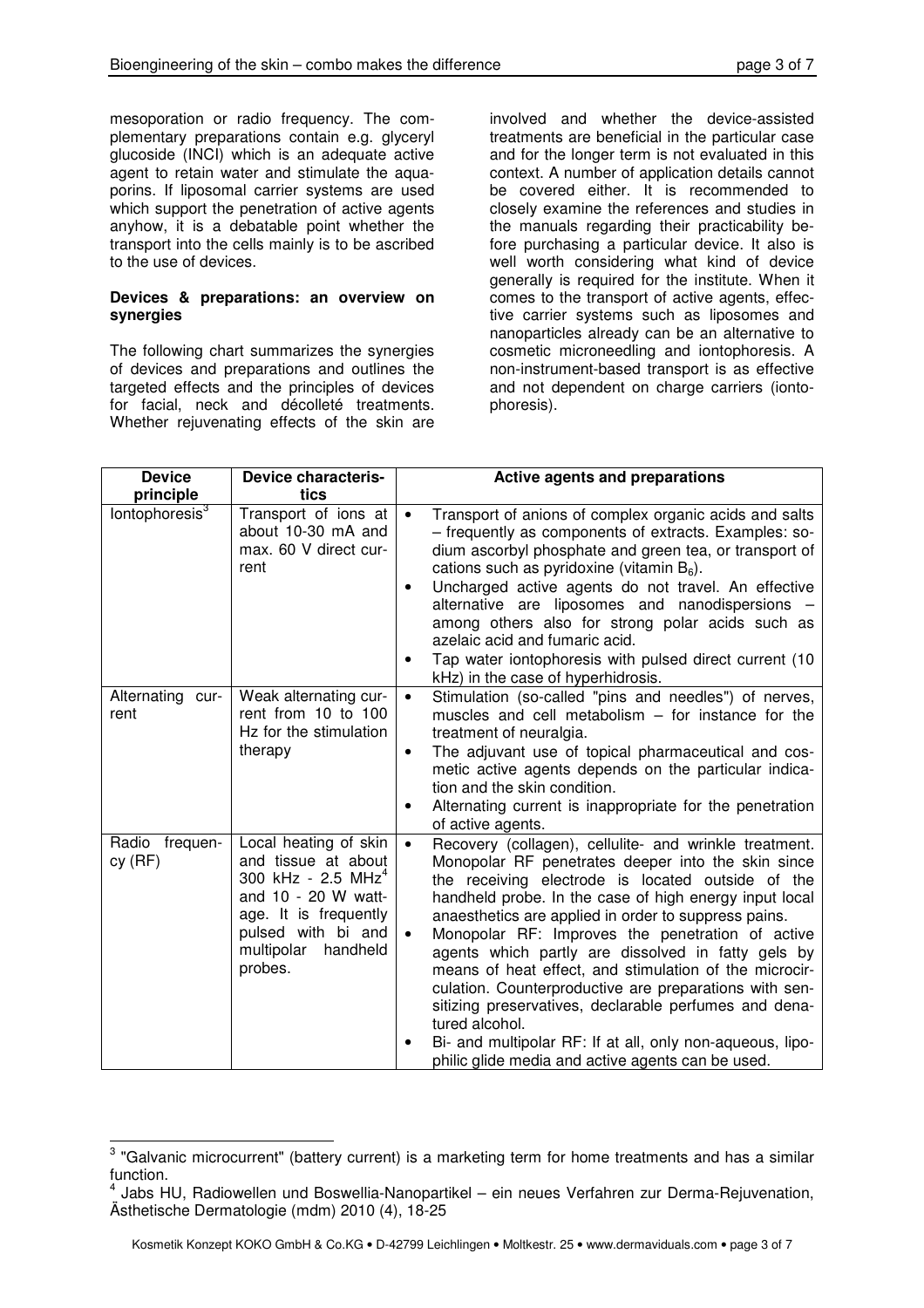| <b>Device</b><br>principle                                                      | <b>Device characteris-</b><br>tics                                                                                                                                                                                            | <b>Active agents and preparations</b>                                                                                                                                                                                                                                                                                                                                                                                                                                                                                                                                                                                                                                                                                                         |
|---------------------------------------------------------------------------------|-------------------------------------------------------------------------------------------------------------------------------------------------------------------------------------------------------------------------------|-----------------------------------------------------------------------------------------------------------------------------------------------------------------------------------------------------------------------------------------------------------------------------------------------------------------------------------------------------------------------------------------------------------------------------------------------------------------------------------------------------------------------------------------------------------------------------------------------------------------------------------------------------------------------------------------------------------------------------------------------|
| Mesoporation                                                                    | Pulsed electric fields<br>of the same polarity,<br>as e.g. 2 kHz to 37 V<br>at max. 12.5 mA                                                                                                                                   | Opens lamellar structures (skin barrier, cell mem-<br>$\bullet$<br>branes) for larger molecules as for instance glycosides,<br>analogous to electroporation <sup>5</sup> .<br>Use of moisturizers <sup>6</sup><br>$\bullet$                                                                                                                                                                                                                                                                                                                                                                                                                                                                                                                   |
| Infrared (IR)                                                                   | Heating of skin and<br>tissue $-$ penetrates a<br>few cm                                                                                                                                                                      | Adjuvants are cosmetic gels without charge carriers<br>٠<br>Medium wave IR-B and long wave IR- $C^7$ heat the tis-<br>$\bullet$<br>sue; short wave IR-A light can generate radicals similar<br>to blue light. Radical formation initiates the healing pro-<br>cess. Near infrared (NIR) consists of IR-A and IR-B.<br>Improved circulation is beneficial in the treatment of<br>$\bullet$<br>inflammations, among others also in the case of juve-<br>nile acne.<br>Improved penetration and activation of anti-inflamma-<br>$\bullet$<br>tory active agents such as for instance boswellic<br>$acids8$ .<br>High radiation power of unfiltered IR light (see above)<br>$\bullet$<br>is counterproductive (cf. IR fraction of sun radiation). |
| Laser<br>(Light Amplifica-<br>tion by Stimu-<br>lated Emission<br>of Radiation) | Collimated<br>mono-<br>chromatic,<br>coherent<br>radiation of different<br>wave lengths that are<br>well-adjusted to the<br>absorption<br>the<br>in<br>target tissue or to the<br>substances to elimi-<br>nate (dermatology). | Used in laser surgery; removal of age spots, of hyper-<br>$\bullet$<br>pigmentation, tattoos, superficial wrinkles, scars and<br>other skin alterations; epilation, and spider veins.<br>Short wave infrared laser (IR-A: 800-1500 nm) liquefy<br>fat depots before the liposuction treatment.<br>Pre-treatment and after-care with liposomal tyrosinase<br>inhibitors as for instance Sodium Ascorbyl Phosphate<br>(INCI) <sup>9</sup> <sup>10</sup> eliminate radicals and avoid post-inflamma-<br>tory hyperpigmentation (PIH) <sup>11</sup> . In the case of irritated<br>skin and redness, alpha-linolenic acid containing lin-<br>seed oil and kiwi seed oil nanodispersions are recom-<br>mended. <sup>12</sup>                        |
| <b>IPL</b><br>(Intense Pulsed<br>Light)                                         | collimated<br>Pulsed<br>light (polychromatic)                                                                                                                                                                                 | Used for instance for the photoepilation.<br>$\bullet$<br>The adjuvant skin care is similar to laser treatments. <sup>9</sup><br>$\bullet$                                                                                                                                                                                                                                                                                                                                                                                                                                                                                                                                                                                                    |
| Red light (cool)                                                                | 630-635 nm<br>(dermatology)                                                                                                                                                                                                   | Stimulation of the skin metabolism. <sup>13</sup><br>٠<br>Photodynamic therapy (PDT) to treat actinic keratosis<br>$\bullet$<br>and skin cancer. Irritated skin and erythema are part of<br>the therapy.<br>PDT pre-treatment: liposomes improve the penetration<br>of 5-amino levulinic acid (5-ALA)                                                                                                                                                                                                                                                                                                                                                                                                                                         |

5 The original electroporation uses electric fields generated by capacitor charging and discharging.

- 
- <sup>7</sup> IR-C is equivalent to the common heat radiation i.e. heating or sauna heat.<br><sup>8</sup> Lautenschläger H, Weihrauch Harz mit Heilkraft, medical Beauty Forum 2015 (4), 12-16

<sup>6</sup> Lautenschläger H, Wasserhaushalt der Haut – Moisturizer & Co. medical Beauty Forum 2014 (1), 18-20

<sup>9</sup> Lautenschläger H, Laser- & IPL-Behandlungen – Hautgerechte Pflege, Beauty Forum 2009 (9), 70- 72

 $10$  Lautenschläger H, Hautpflege vor und nach Eingriffen, medical Beauty Forum 2015 (1), 34-37

<sup>&</sup>lt;sup>11</sup> Lautenschläger H, Haut ohne Makel – Wirkstoffe und Wirkstoffsysteme, medical Beauty Forum 2014 (5), 32-35

<sup>&</sup>lt;sup>12</sup> Lautenschläger H, Das ABC der Fettsäuren, Beauty Forum 2009 (12), 40-47

<sup>13</sup> Wunsch A, Lichttechniken, medical Beauty Forum 2015 (4), 30-34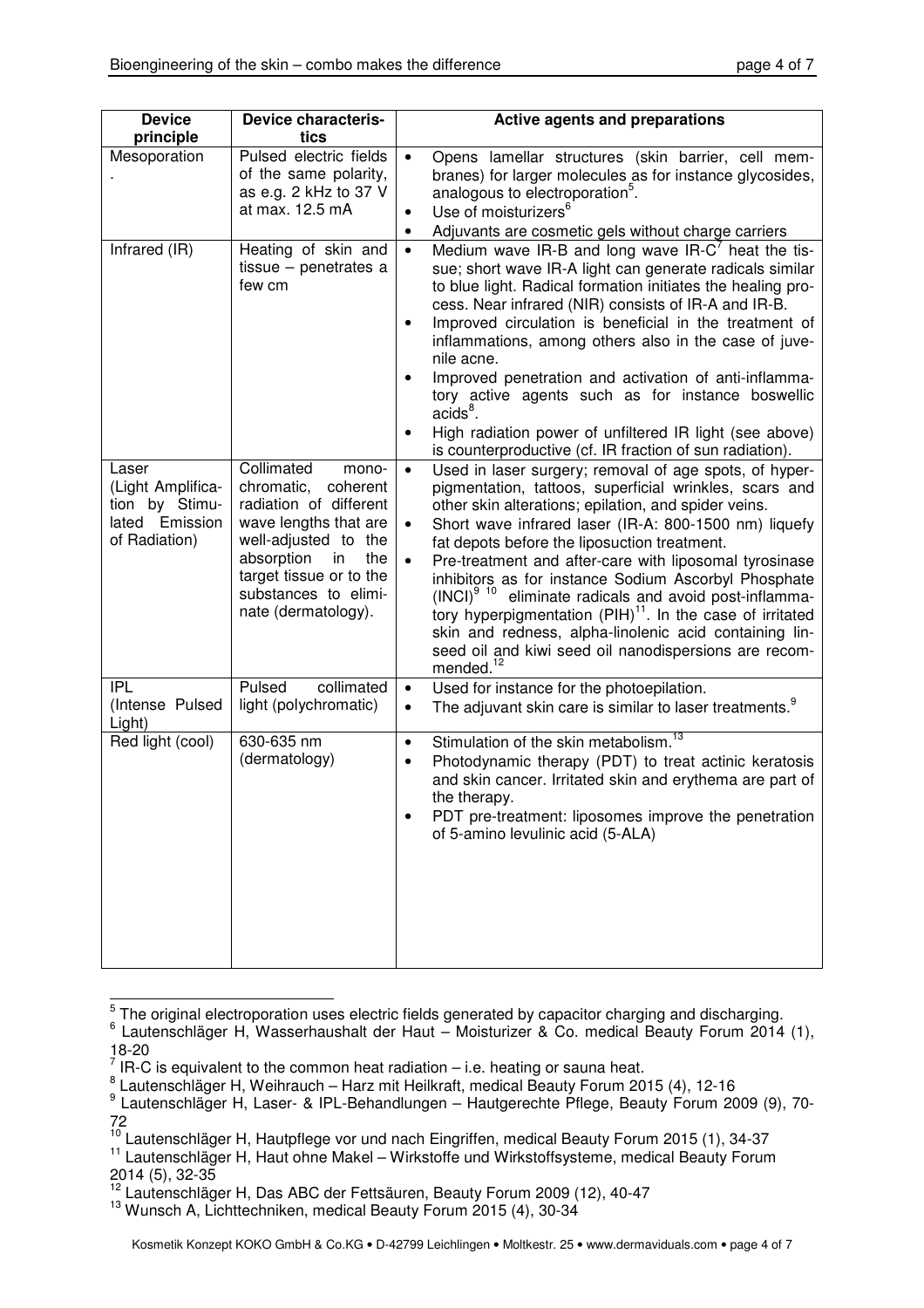| <b>Device</b><br>principle         | Device characteris-<br>tics   | <b>Active agents and preparations</b>                                                                                                                                                                                                                                                                                                                                                                                                                                                                                                                                                                                                                                                                                                                                                                                                                                                                                                                      |
|------------------------------------|-------------------------------|------------------------------------------------------------------------------------------------------------------------------------------------------------------------------------------------------------------------------------------------------------------------------------------------------------------------------------------------------------------------------------------------------------------------------------------------------------------------------------------------------------------------------------------------------------------------------------------------------------------------------------------------------------------------------------------------------------------------------------------------------------------------------------------------------------------------------------------------------------------------------------------------------------------------------------------------------------|
| Blue light                         | 425-475 nm                    | Blue light induces radical formation similar to the IR-A<br>$\bullet$<br>radiation. Radical formation initiates the healing pro-<br>cess.<br>Radiation of bad and acne-prone skin<br>٠<br>Pre-treatment and after-care with azelaic acid (inhibits<br>5-alpha-reductase), boswellic acids (inhibit protease),<br>linoleic and linolenic acids and vitamin $B_6$ (inhibits in-<br>flammations).                                                                                                                                                                                                                                                                                                                                                                                                                                                                                                                                                             |
| Ultraviolet-A-<br>radiation (UV-A) | 315-380 nm<br>(dermatology)   | PUVA (Psoralen + UV-A): Phototherapy after the oral<br>intake or topical application of 8-methoxypsoralen<br>(photosensitizing substance) as e.g. in the case of pso-<br>riasis.<br>Skin care with liposomal fumaric acid (psoriasis)<br>٠                                                                                                                                                                                                                                                                                                                                                                                                                                                                                                                                                                                                                                                                                                                 |
| radia-<br>Gamma<br>tion            | Cancer treatment<br>(medical) | Skin care in cases where the skin is a passage organ,<br>$\bullet$<br>particularly with preparations to treat dry and inflamed<br>skin <sup>14</sup>                                                                                                                                                                                                                                                                                                                                                                                                                                                                                                                                                                                                                                                                                                                                                                                                       |
| <b>Microwaves</b>                  | 1-300 mm<br>(dermatology)     | Permanent elimination of the sweat glands and adja-<br>$\bullet$<br>cent nerves with the microwave handpiece - local heat<br>effect <sup>15</sup><br>Adverse effects are redness and swellings.<br>$\bullet$<br>Barrier focused skin care with recovering vitamins as<br>$\bullet$<br>for instance liposomal Niacinamide (INCI).                                                                                                                                                                                                                                                                                                                                                                                                                                                                                                                                                                                                                           |
| Ultrasound                         | Usually 1-40 MHz.             | Stimulation of the microcirculation, tightening of the<br>$\bullet$<br>connective tissue, mobilization of fat cells (cellulite)<br>Combination of sera with ultrasound gels. <sup>16</sup> Examples<br>$\bullet$<br>are lipolytic active agents such as caffeine, green tea<br>extract and phosphatidylcholine (cellulite). Hyaluronic<br>acid and amino acids in the case of dry and wrinkled<br>skin. Vitamin A - optional Retinyl Palmitate (INCI) -<br>and vitamin $B_6$ (Niacinamide) for the recovery. Tissue<br>tightening with the saponin-rich butcher's broom, ki-<br>gelia, aescin, centella asiatica and horsetail extracts.<br>Gels with sensitizing preservatives, declarable perfume<br>components and denatured alcohol are counterproduc-<br>tive.<br>If the treatment is focused on the substance transport<br>and liposomal or nanoparticular active agent concen-<br>trates are used there is no need for ultrasound applica-<br>tion. |

 $\overline{a}$ <sup>14</sup> Lautenschläger H, Hautpflege bei Strahlentherapie – Beruhigen, stärken & schützen, Beauty Forum  $2008(8), 32-34$ 

<sup>15</sup> Jokisch R, Neues nicht-invasives Thermolyse-Verfahren gegen Hyperhidrosis axillaris und Bromhidrose, Ästhetische Dermatologie (mdm) 2014 (8), 6-9

<sup>&</sup>lt;sup>16</sup> Lautenschläger H, Ultraschallgele – Wirkungsweise, Aufbau, Spezialanwendungen, Beauty Forum 2008 (12), 50-52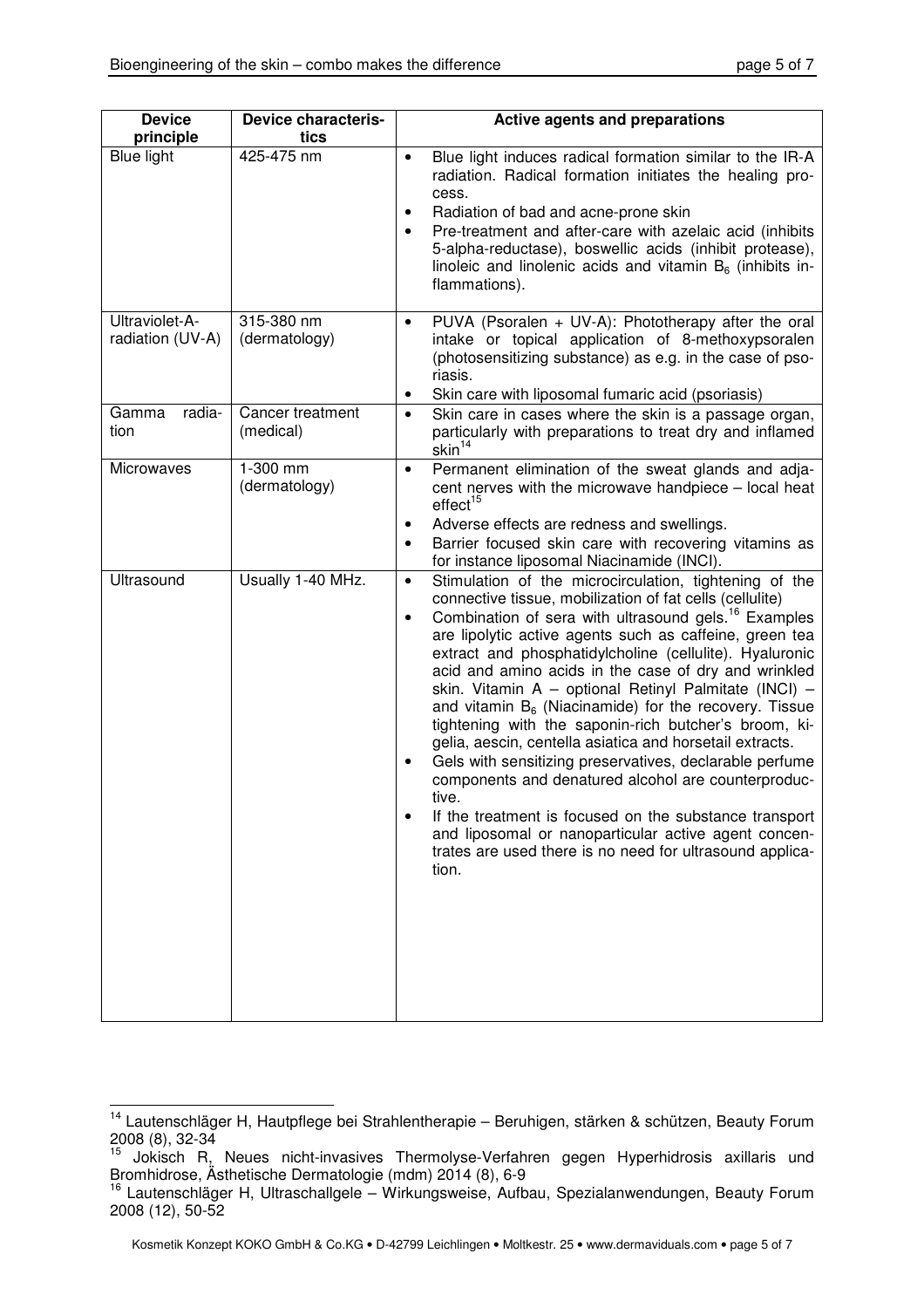| <b>Device</b><br>principle                     | <b>Device characteris-</b><br>tics                                                                                                                                              | <b>Active agents and preparations</b>                                                                                                                                                                                                                                                                                                                                                                                                                                                                                                                                                                                                                                                                                                                                                                                                                   |
|------------------------------------------------|---------------------------------------------------------------------------------------------------------------------------------------------------------------------------------|---------------------------------------------------------------------------------------------------------------------------------------------------------------------------------------------------------------------------------------------------------------------------------------------------------------------------------------------------------------------------------------------------------------------------------------------------------------------------------------------------------------------------------------------------------------------------------------------------------------------------------------------------------------------------------------------------------------------------------------------------------------------------------------------------------------------------------------------------------|
| Shock waves                                    | Treatment example:<br>2,000 pulses<br>with<br>$0.35$ mJ/mm <sup>2</sup>                                                                                                         | Mobilization of lipids and disordered lymphatic flux<br>$\bullet$<br>(Cellulite <sup>17</sup> ) with extracorporeal radial and focused<br>shock wave therapy (ESWT). Tightening of connective<br>tissue and scar treatment. <sup>18 19</sup><br>Shock and acoustic waves alternatingly produce posi-<br>tive and negative pressure. High negative pressure<br>generates gas bubbles (cavitation) and can destroy fat<br>cells.<br>Contact gels with similar active agents as for the ultra-<br>٠<br>sound treatment can be used.                                                                                                                                                                                                                                                                                                                        |
| Mesotherapy                                    | Microinjections<br>(dermatology)                                                                                                                                                | Replacement therapy for the injection-based lipolysis<br>$\bullet$<br>by a multitude of microinjections to transport sera into<br>intermediate skin layers ("meso")<br>Wrinkle, scar and cellulite treatments with hyaluronic<br>acid and peptides (wrinkles), vitamin A and derivatives<br>(scars) as well as caffeine and phosphatidylcholine<br>(cellulite).<br>Rollers with a needle length of 0.2 to 0.3 mm belong to<br>the cosmetic needling (see above).                                                                                                                                                                                                                                                                                                                                                                                        |
| Medical<br>Needling                            | Needle length 0.5 - 3<br>mm<br>(dermatology)                                                                                                                                    | Recovery of scars and ageing skin as well as treatment<br>$\bullet$<br>of wrinkles and pigment disorders; stimulation of the<br>collagen synthesis <sup>20</sup> .<br>Pre-treatment and after-care with tyrosinase inhibiting<br>active agents such as liposomal Ascorbyl Phosphate<br>(INCI) to impede post-inflammatory hyperpigmentation<br>(PIH).<br>Pre-treatment and after-care with antiseptic needling<br>٠<br>tonics.<br>After-care of exudate free areas with the vitamins A, C,<br>E, D-panthenol and lamellar barrier creams to support<br>the recovery.<br>Rollers with a needle length of up to 0.2 to 0.3 mm can<br>also be used in beauty institutes. The aim is to facilitate<br>the passage of active agents through the horny layer.<br>Active agents cf. ultrasound treatment. An alternative<br>are liposomes and nanodispersions. |
| Device-assisted<br>abrasive<br>tech-<br>niques | Abrasion (rotating),<br>microdermabrasion<br>("sanding" with alu-<br>minium oxide or sili-<br>con dioxide),<br>("high<br>water<br>jets<br>pressure cleanser"),<br>skin scrubber | Treatment of scars, cornification disorders, wrinkles,<br>$\bullet$<br>hyperpigmentation and ageing skin. The water jet tech-<br>nique allows for the application of active agents dis-<br>solved in water.<br>The treatment intervals between abrasive treatments<br>(peelings) have to allow for a sufficient recovery of the<br>skin, which means that several weeks of recovering<br>skin care should be planned between the treatments.<br>After-care with recovering sera, tyrosinase inhibitors,<br>٠<br>barrier creams and UV filters, where applicable. <sup>21</sup>                                                                                                                                                                                                                                                                          |

 $\overline{a}$ <sup>17</sup> Lübberding S, Evidenzbasierte Methoden zur Behandlung der Cellulite, Ästhetische Dermatologie (Springer) 2015 (4), 18-21

<sup>18</sup> Knobloch K, Redeker J, Vogt PM, Stoßwellentherapie in der plastischen Chirurgie, Plastische Chirurgie 2, 9-16 (2009)

<sup>&</sup>lt;sup>19</sup> Wess O, Physikalische Grundlagen der extrakorporalen Stoßwellentherapie, Journal für Mineralstoffwechsel 11 (4), 7-18 (2004)

<sup>&</sup>lt;sup>20</sup> Setterfield L, The Concise Guide to Dermal Needling, Acacia Dermacare, Canada, 2013, ISBN 978-0-9920604-0-4

<sup>&</sup>lt;sup>21</sup> Lautenschläger H, Mechanisch, chemisch, enzymatisch – Peelings für alle Fälle, Beauty Forum 2009 (7), 56-58